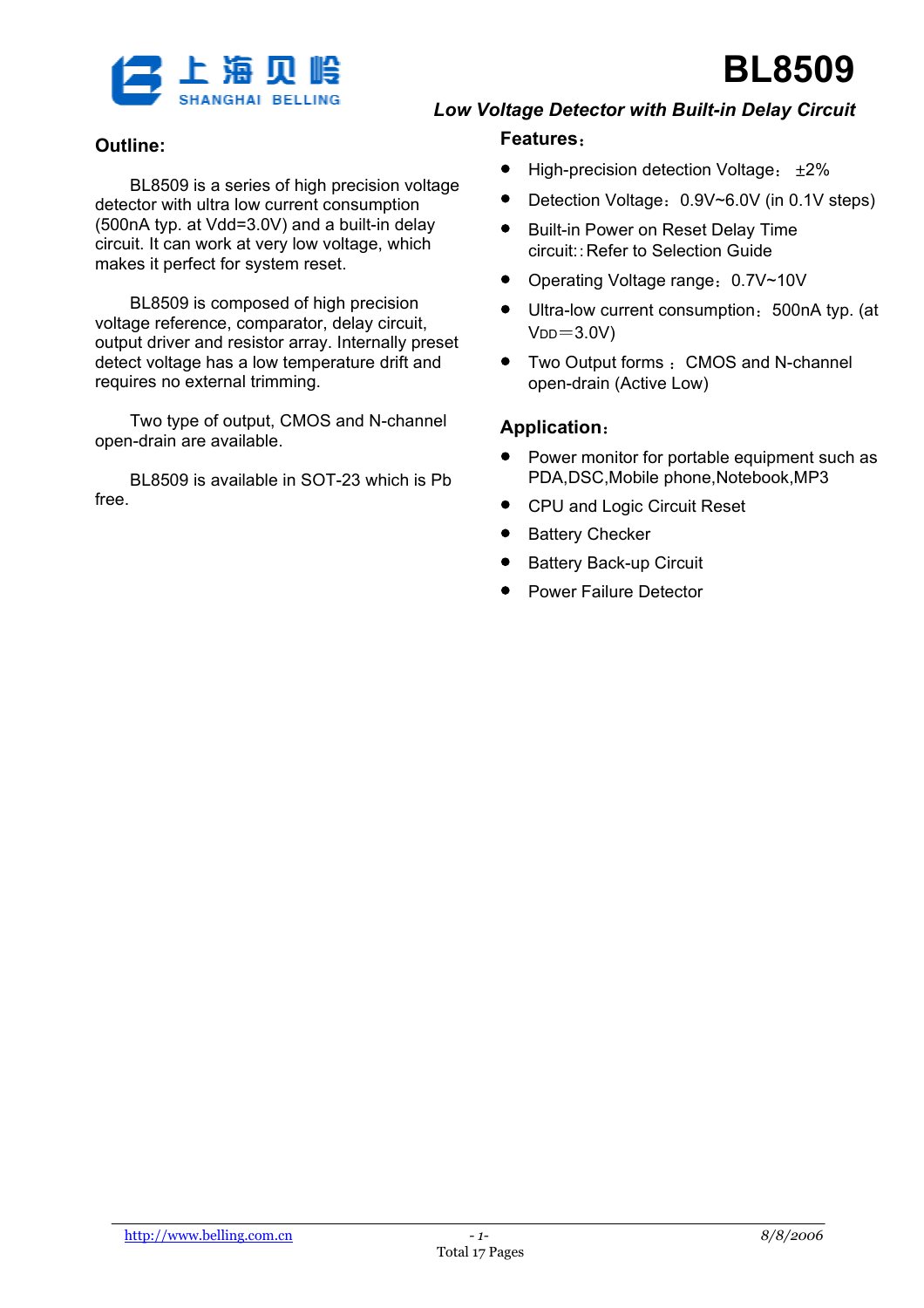

#### Selection Guide: Pin Alignment



#### Pin Description:

| <b>PIN Number</b> | <b>PIN Name</b> | <b>Function</b>              |
|-------------------|-----------------|------------------------------|
|                   | <b>VSS</b>      | <b>GND Pin</b>               |
|                   | VOUT            | Voltage detection output Pin |
|                   | Vdd             | Voltage input Pin            |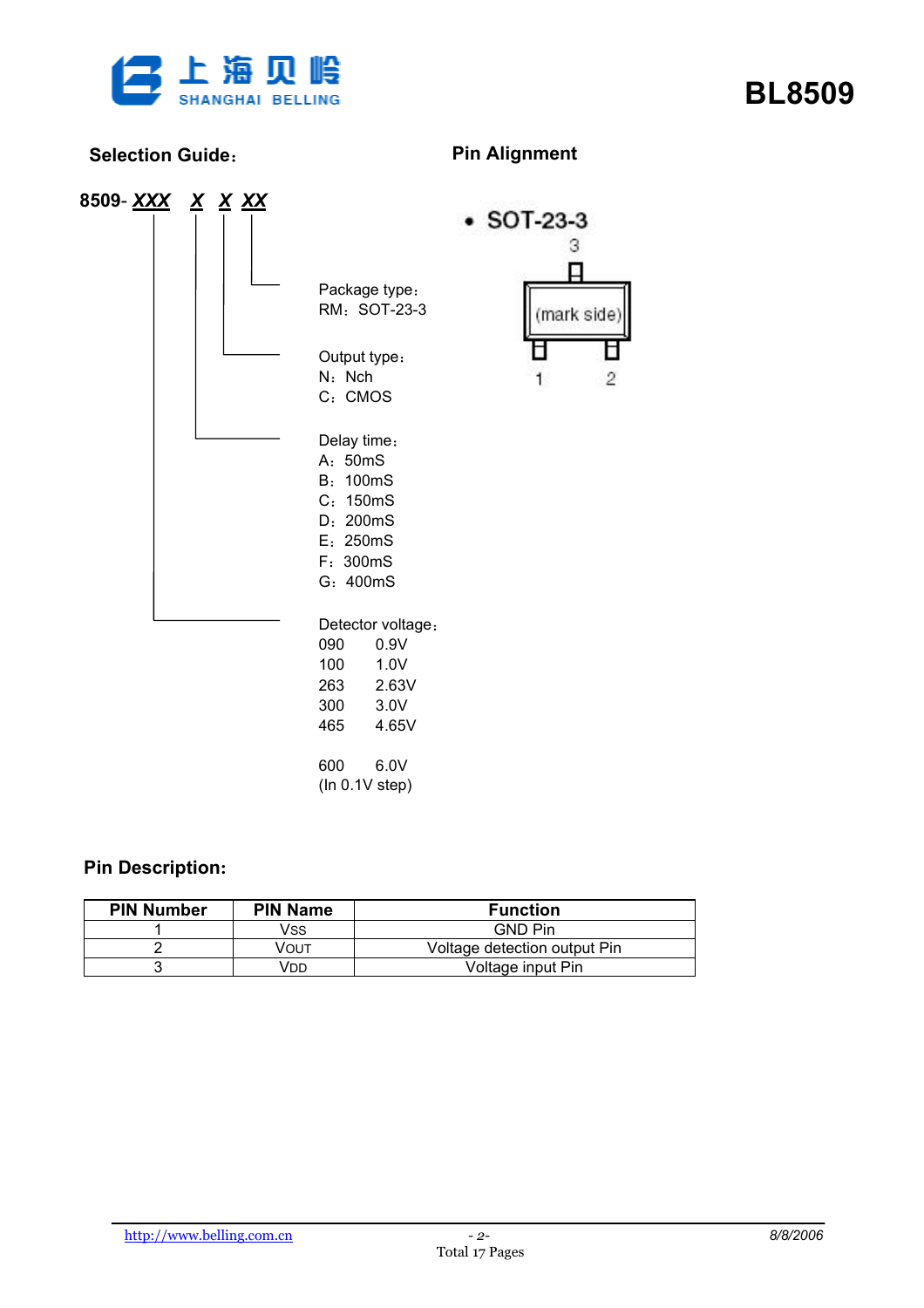

### Block diagram:



#### Absolute Maximum Ratings

#### Recommended Work Conditions

| ltem                | Min | Recommended | <b>Max</b> | unit   |
|---------------------|-----|-------------|------------|--------|
| Input Voltage range | ັ.  |             |            |        |
| Ambient temperature | -40 | ້           |            | $\sim$ |

### Electrical Characteristics

- 
- BL8509-090DNRM  $(0.9V)$  (Topt=25°C, Unless otherwise specified.)

| Symbol       | <b>Parameter</b>             | <b>Conditions</b>                                             |              | Reference data |       | Unit |
|--------------|------------------------------|---------------------------------------------------------------|--------------|----------------|-------|------|
|              |                              |                                                               | Min.         | Typ.           | Max.  |      |
| -VDET        | <b>Detector Threshold</b>    |                                                               | 0.882        | 0.9            | 0.918 | V    |
| lss          | Current consumption          | $VDD = 2.9V$                                                  |              |                | 1.5   | uA   |
| <b>VDDH</b>  | Maximum operating<br>voltage |                                                               |              |                | 10    | V    |
| <b>VDDL</b>  | Minimum Operating<br>voltage |                                                               |              | 0.5            |       | V    |
| <b>I</b> OUT | Output current               | <b>Nch</b><br>$VDS=0.05V$ , $VDD=0.7V$<br>VDS=0.50V, VDD=0.8V | 0.01<br>0.05 | 0.05<br>0.50   |       | mA   |
|              |                              | Pch<br>$VDS = -2.1V$ , $VDD = 4.50V$                          | 1.0          | 2.0            |       | mA   |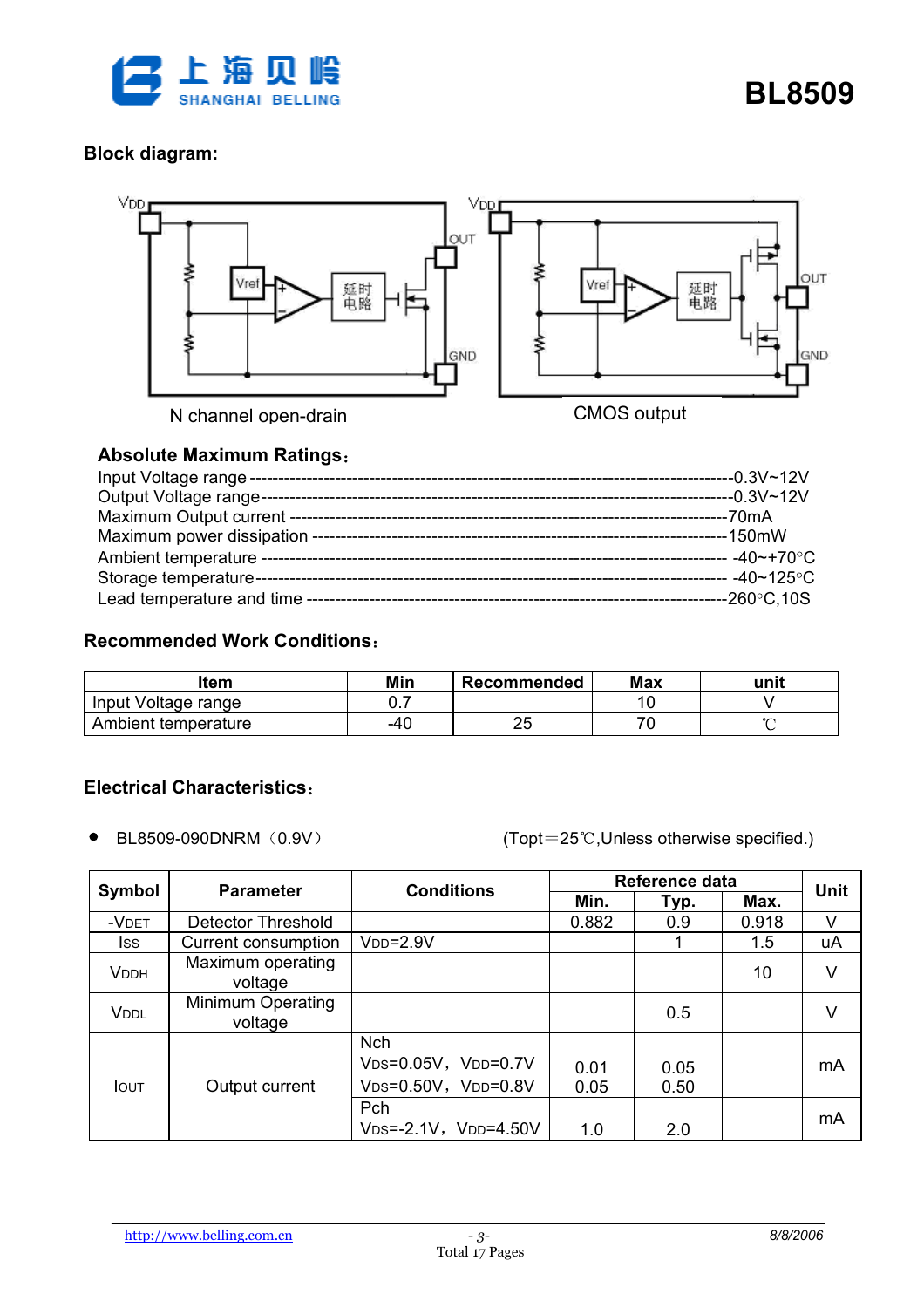

● BL8509-270DNRM  $(2.7V)$  (Topt=25°C, Unless otherwise specified.)

|              | <b>Parameter</b>             | <b>Conditions</b>                          |       | Reference data |       | Unit |
|--------------|------------------------------|--------------------------------------------|-------|----------------|-------|------|
| Symbol       |                              |                                            | Min.  | Typ.           | Max.  |      |
| -VDET        | Detector Threshold           |                                            | 2.646 | 2.7            | 2.754 | V    |
| Iss          | Current consumption          | $VDD=4.7V$                                 |       | 0.5            |       | uA   |
| <b>VDDH</b>  | Maximum operating<br>voltage |                                            |       |                | 10    | V    |
| <b>VDDL</b>  | Minimum Operating<br>voltage |                                            |       | 0.5            |       | V    |
|              |                              | <b>Nch</b><br>$VDS=0.05V$ ,<br>$VDD=0.70V$ | 0.01  | 0.05           |       | mA   |
| <b>I</b> OUT | Output current               | Pch<br>$VDS = -2.1V$<br>$VDD=4.50V$        | 1.0   | 2.0            |       | mA   |

● BL8509-300DNRM  $(3.0V)$  (Topt=25°C, Unless otherwise specified.)

|              | <b>Parameter</b>             | <b>Conditions</b>                          |      | Reference data |      | <b>Unit</b> |
|--------------|------------------------------|--------------------------------------------|------|----------------|------|-------------|
| Symbol       |                              |                                            | Min. | Typ.           | Max. |             |
| -VDET        | <b>Detector Threshold</b>    |                                            | 2.94 | 3.0            | 3.06 | V           |
| Iss          | Current consumption          | $VDD = 5.0V$                               |      | 0.5            |      | uA          |
| <b>VDDH</b>  | Maximum operating<br>voltage |                                            |      |                | 10   | $\vee$      |
| <b>VDDL</b>  | Minimum Operating<br>voltage |                                            |      | 0.5            |      | V           |
| <b>I</b> OUT | Output current               | <b>Nch</b><br>VDS=0.05V, VDD=0.7V          | 0.01 | 0.05           |      | mA          |
|              |                              | Pch<br>$V_{DS} = -2.1V$ , $V_{DD} = 4.50V$ | 1.0  | 2.0            |      | mA          |

● BL8509-340DNRM  $(3.4V)$  (Topt = 25°C, Unless otherwise specified.)

| Symbol      | <b>Parameter</b>                    | <b>Conditions</b>                    |       | Reference data |       | <b>Unit</b> |
|-------------|-------------------------------------|--------------------------------------|-------|----------------|-------|-------------|
|             |                                     |                                      | Min.  | Typ.           | Max.  |             |
| -VDET       | <b>Detector Threshold</b>           |                                      | 3.332 | 3.4            | 3.468 | V           |
| lss         | Current consumption                 | $VDD = 5.0V$                         |       | 0.5            |       | uA          |
| <b>VDDH</b> | Maximum operating<br>voltage        |                                      |       |                | 10    | $\vee$      |
| <b>VDDL</b> | <b>Minimum Operating</b><br>voltage |                                      |       | 0.5            |       | V           |
| <b>IOUT</b> | Output current                      | <b>Nch</b><br>VDS=0.05V, VDD=0.7V    | 0.01  | 0.05           |       | mA          |
|             |                                     | Pch<br>$VDS = -2.1V$ , $VDD = 4.50V$ | 1.0   | 2.0            |       | mA          |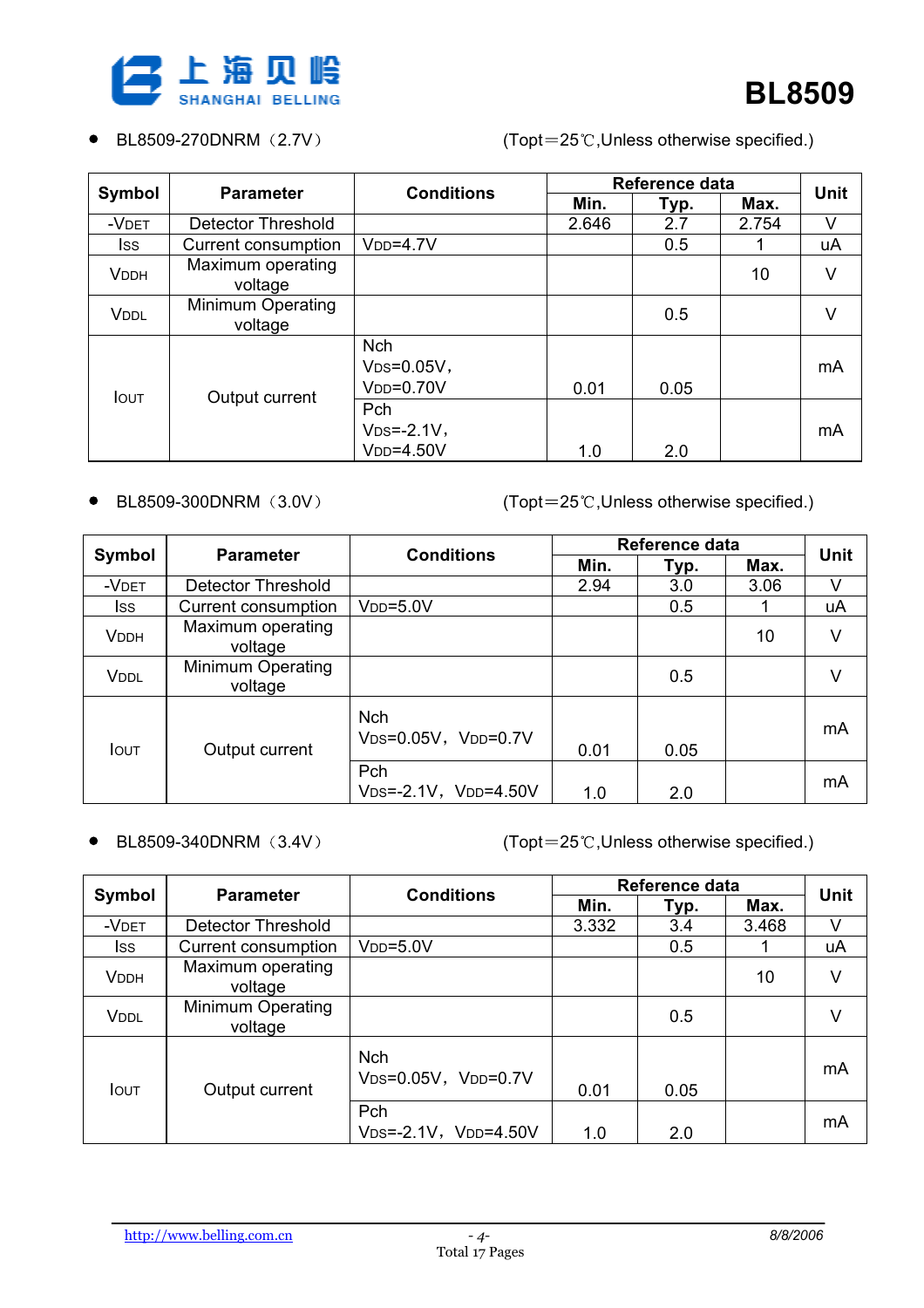

#### ● BL8509-440DNRM  $(4.4V)$  (Topt=25°C, Unless otherwise specified.)

|              |                                     | <b>Conditions</b>                   |       | Reference data |       | <b>Unit</b> |
|--------------|-------------------------------------|-------------------------------------|-------|----------------|-------|-------------|
| Symbol       | <b>Parameter</b>                    |                                     | Min.  | Typ.           | Max.  |             |
| -VDET        | <b>Detector Threshold</b>           |                                     | 4.312 | 4.4            | 4.488 | V           |
| lss          | Current consumption                 | $VDD=6.4V$                          |       | 0.5            |       | uA          |
| <b>VDDH</b>  | Maximum operating<br>voltage        |                                     |       |                | 10    | V           |
| <b>VDDL</b>  | <b>Minimum Operating</b><br>voltage |                                     |       | 0.5            |       | V           |
| <b>I</b> OUT | Output current                      | <b>Nch</b><br>VDS=0.05V, VDD=0.7V   | 0.01  | 0.05           |       | mA          |
|              |                                     | Pch<br>$VDS = -2.1V$ , $VDD = 8.0V$ | 1.5   | 3.0            |       | mA          |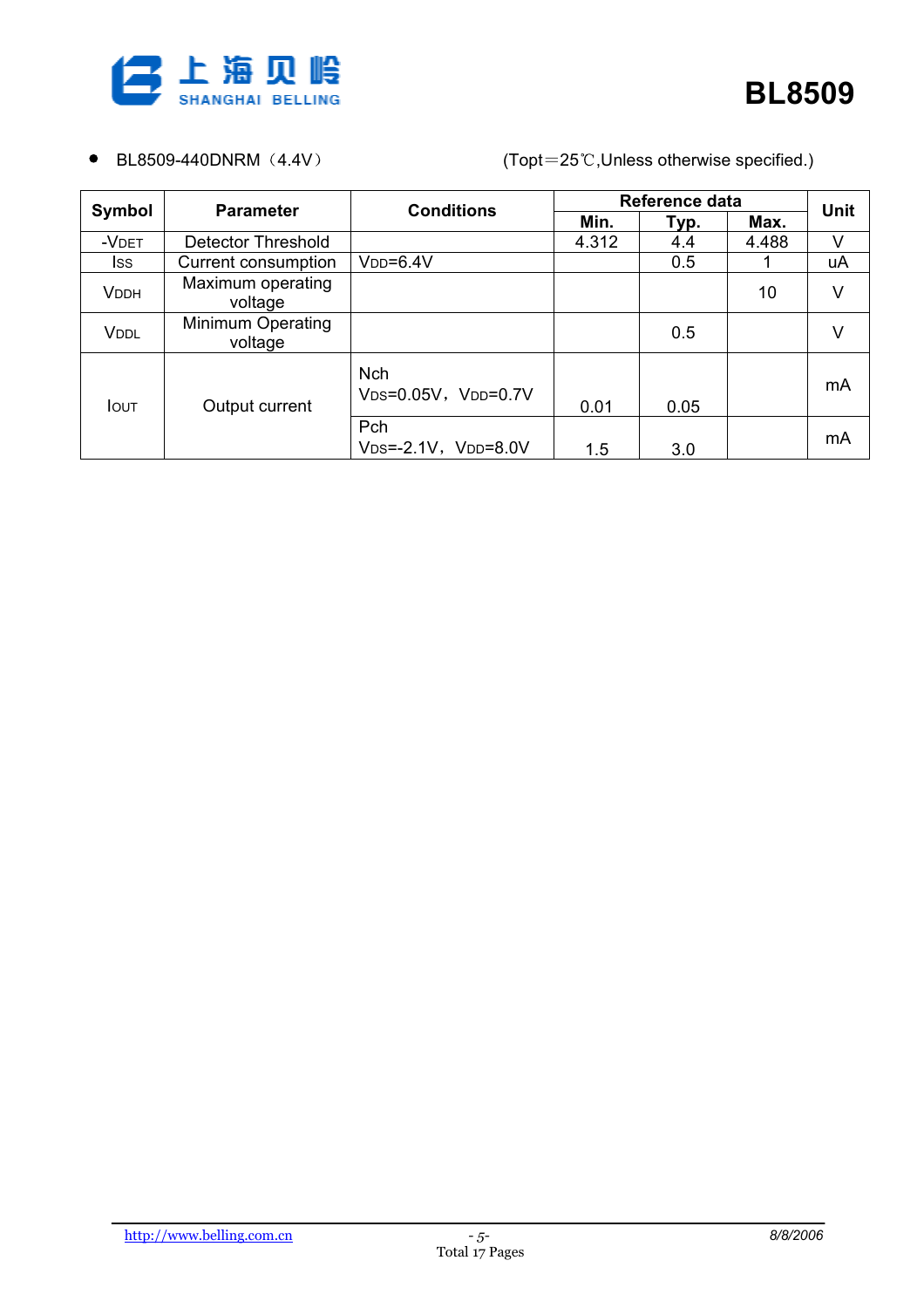

### Electrical Characteristics By Detector Threshold

|                  |       | <b>Detector Threshold</b> |       |                      | Supply Current1 |      |                    | Supply Current2              |      |
|------------------|-------|---------------------------|-------|----------------------|-----------------|------|--------------------|------------------------------|------|
| Part Number      |       | -Vdet[V]                  |       |                      | Iss1[uA]        |      |                    | $\textsf{lss2}[\textsf{uA}]$ |      |
|                  | Min.  | Typ.                      | Max.  | Condition            | Typ.            | Max. | Condition          | Typ.                         | Max. |
| BL8509-0900XXXXX | 0.882 | 0.900                     | 0.918 |                      |                 |      |                    |                              |      |
| BL8509-1000XXXXX | 0.980 | 1.000                     | 1.020 |                      |                 |      |                    |                              |      |
| BL8509-1100XXXXX | 1.078 | 1.100                     | 1.122 |                      |                 |      |                    |                              |      |
| BL8509-1200XXXXX | 1.176 | 1.200                     | 1.224 |                      |                 |      |                    |                              |      |
| BL8509-1300XXXXX | 1.274 | 1.300                     | 1.326 |                      |                 |      |                    |                              |      |
| BL8509-1400XXXXX | 1.372 | 1.400                     | 1.428 |                      |                 |      |                    | 1.0                          | 1.5  |
| BL8509-1500XXXXX | 1.470 | 1.500                     | 1.530 |                      |                 |      |                    |                              |      |
| BL8509-1600XXXXX | 1.568 | 1.600                     | 1.632 |                      |                 |      |                    |                              |      |
| BL8509-170XXXX   | 1.666 | 1.700                     | 1.734 |                      |                 |      |                    |                              |      |
| BL8509-180XXXX   | 1.764 | 1.800                     | 1.836 |                      |                 |      |                    |                              |      |
| BL8509-190XXXX   | 1.862 | 1.900                     | 1.938 |                      |                 |      |                    |                              |      |
| BL8509-200XXXX   | 1.960 | 2.000                     | 2.040 |                      |                 |      |                    |                              |      |
| BL8509-210XXXX   | 2.058 | 2.100                     | 2.142 |                      |                 |      |                    |                              |      |
| BL8509-220XXXX   | 2.156 | 2.200                     | 2.244 |                      |                 |      |                    |                              |      |
| BL8509-230XXXX   | 2.254 | 2.300                     | 2.346 |                      |                 |      |                    |                              |      |
| BL8509-240XXXX   | 2.352 | 2.400                     | 2.448 |                      |                 |      |                    |                              |      |
| BL8509-250XXXX   | 2.450 | 2.500                     | 2.550 |                      |                 |      |                    |                              |      |
| BL8509-260XXXX   | 2.548 | 2.600                     | 2.652 |                      |                 |      |                    |                              |      |
| BL8509-270XXXX   | 2.646 | 2.700                     | 2.754 |                      |                 |      |                    |                              |      |
| BL8509-280XXXX   | 2.744 | 2.800                     | 2.856 |                      |                 |      |                    |                              |      |
| BL8509-290XXXX   | 2.842 | 2.900                     | 2.958 |                      |                 |      |                    |                              |      |
| BL8509-300XXXX   | 2.940 | 3.000                     | 3.060 |                      |                 |      |                    |                              |      |
| BL8509-310XXXX   | 3.038 | 3.100                     | 3.162 |                      |                 |      |                    |                              |      |
| BL8509-320XXXX   | 3.136 | 3.200                     | 3.264 |                      |                 |      |                    |                              |      |
| BL8509-330XXXX   | 3.234 | 3.300                     | 3.366 |                      |                 |      |                    |                              |      |
| BL8509-340XXXX   | 3.332 | 3.400                     | 3.468 | $Vdd =$              |                 |      | $Vdd =$            |                              |      |
| BL8509-350XXXX   | 3.430 | 3.500                     | 3.570 | $(-Vdet)$<br>$+0.1V$ | 0.5             | 1.0  | $(-Vdet)$<br>$+2V$ |                              |      |
| BL8509-360XXXX   | 3.528 | 3.600                     | 3.672 |                      |                 |      |                    |                              |      |
| BL8509-370XXXX   | 3.626 | 3.700                     | 3.774 |                      |                 |      |                    |                              |      |
| BL8509-380XXXX   | 3.724 | 3.800                     | 3.876 |                      |                 |      |                    |                              |      |
| BL8509-390XXXX   | 3.822 | 3.900                     | 3.978 |                      |                 |      |                    |                              |      |
| BL8509-400XXXX   | 3.920 | 4.000                     | 4.080 |                      |                 |      |                    | 0.5                          | 1.0  |
| BL8509-410XXXX   | 4.018 | 4.100                     | 4.182 |                      |                 |      |                    |                              |      |
| BL8509-420XXXX   | 4.116 | 4.200                     | 4.284 |                      |                 |      |                    |                              |      |
| BL8509-430XXXX   | 4.214 | 4.300                     | 4.386 |                      |                 |      |                    |                              |      |
| BL8509-440XXXX   | 4.312 | 4.400                     | 4.488 |                      |                 |      |                    |                              |      |
| BL8509-450XXXX   | 4.410 | 4.500                     | 4.590 |                      |                 |      |                    |                              |      |
| BL8509-460XXXX   | 4.508 | 4.600                     | 4.692 |                      |                 |      |                    |                              |      |
| BL8509-470XXXX   | 4.606 | 4.700                     | 4.794 |                      |                 |      |                    |                              |      |
| BL8509-480XXXX   | 4.704 | 4.800                     | 4.896 |                      |                 |      |                    |                              |      |
| BL8509-490XXXX   | 4.802 | 4.900                     | 4.998 |                      |                 |      |                    |                              |      |
| BL8509-500XXXX   | 4.900 | 5.000                     | 5.100 |                      |                 |      |                    |                              |      |
| BL8509-510XXXX   | 4.998 | 5.100                     | 5.202 |                      |                 |      |                    |                              |      |
| BL8509-520XXXX   | 5.096 | 5.200                     | 5.304 |                      |                 |      |                    |                              |      |
| BL8509-530XXXX   | 5.194 | 5.300                     | 5.406 |                      |                 |      |                    |                              |      |
| BL8509-540XXXX   | 5.292 | 5.400                     | 5.508 |                      |                 |      |                    |                              |      |
| BL8509-550XXXX   | 5.390 | 5.500                     | 5.610 |                      |                 |      |                    |                              |      |
| BL8509-560XXXX   | 5.488 | 5.600                     | 5.712 |                      |                 |      |                    |                              |      |
| BL8509-570XXXX   | 5.586 | 5.700                     | 5.814 |                      |                 |      |                    |                              |      |
| BL8509-580XXXX   | 5.684 | 5.800                     | 5.916 |                      |                 |      |                    |                              |      |
| BL8509-590XXXX   | 5.782 | 5.900                     | 6.018 |                      |                 |      |                    |                              |      |
| BL8509-600XXXX   | 5.880 | 6.000                     | 6.120 |                      |                 |      |                    |                              |      |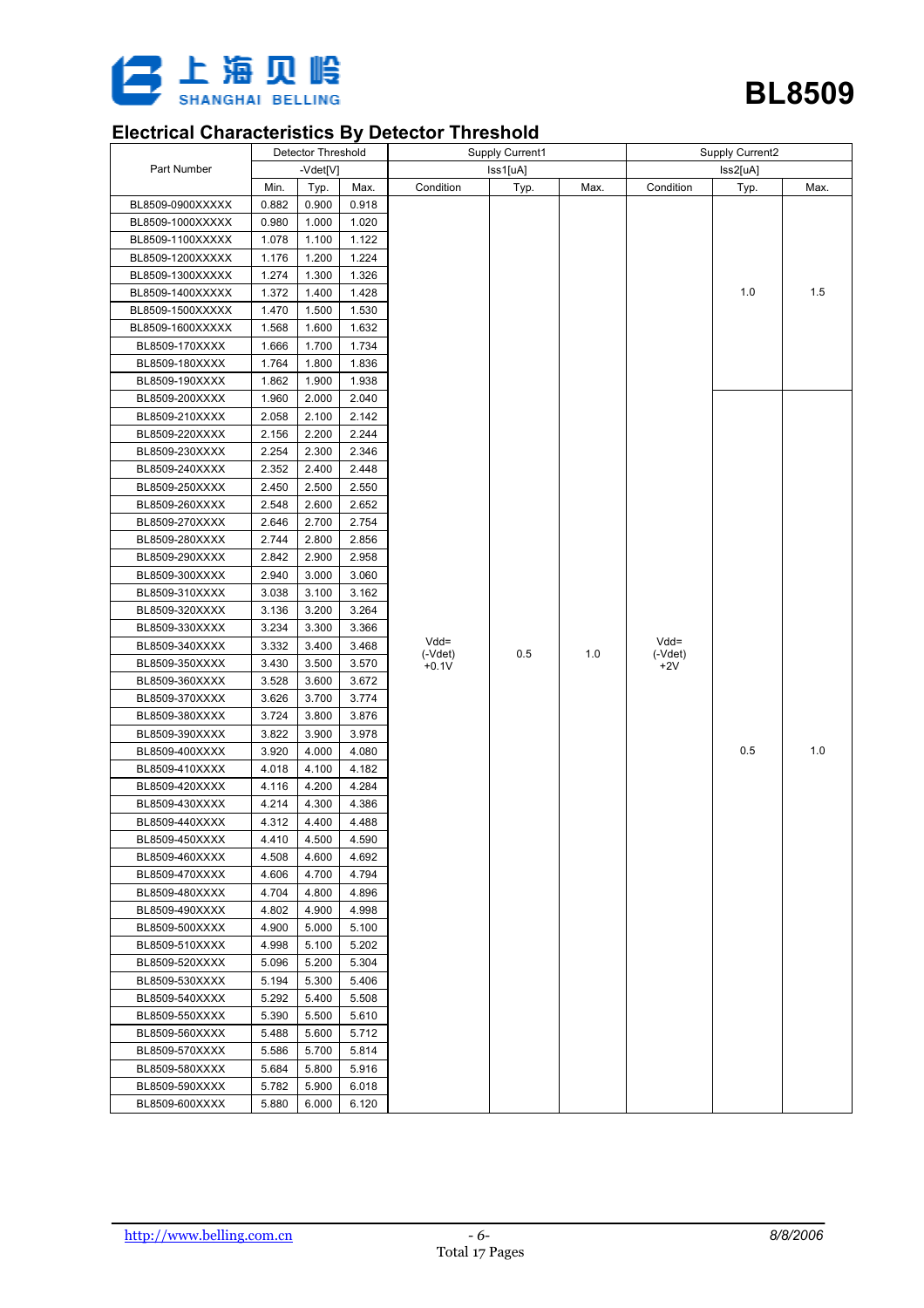

|                                             | Output Current1 |      |                         | <b>Output Current2</b>       |         |         |      | Minimum |                         | Detector Threshold<br>Operating Voltage Temperature Coefficient |
|---------------------------------------------|-----------------|------|-------------------------|------------------------------|---------|---------|------|---------|-------------------------|-----------------------------------------------------------------|
|                                             | lout1[mA]       |      |                         | lout2[mA]                    |         |         |      | VDDL[V] | -VDET/                  | Tppm/°C                                                         |
| Condition                                   | Min.            | Typ. | Condition               |                              | Min.    | Typ.    | Typ. | Max.    | Condition               | Typ.                                                            |
|                                             |                 |      |                         | $Vdd = 0.8$<br>$5\mathrm{V}$ | 0.1     | 0.5     |      |         |                         |                                                                 |
|                                             |                 |      |                         | $Vdd = 1.0V$                 | 0.2     | $1.0\,$ |      |         |                         |                                                                 |
| NCH,<br>$V_{DS} = 0.05V$<br>$V_{DD} = 0.7V$ | 0.01            | 0.05 | NCH,<br>$V_{DS} = 0.5V$ | $V_{DD} = 1.5V$              | $1.0\,$ | $2.0\,$ | 0.5  | 0.7     | $-40$ C<br>Topt<br>85 C | 100                                                             |

## Electrical Characteristics by Output Delay Time

|                    |                       |      | <b>Output Delay Time</b> |      | Unit |
|--------------------|-----------------------|------|--------------------------|------|------|
| <b>Part Number</b> | <b>Test Condition</b> | Min. | Typ.                     | Max. |      |
| 8509-xxxAxxx       |                       | 45   | 50                       | 55   |      |
| 8509-xxxBxxx       |                       | 90   | 100                      | 110  |      |
| 8509-xxxCxxx       |                       | 135  | 150                      | 165  |      |
| 8509-xxxDxxx       | VDD=1.0V to Vdet+1.0V | 180  | 200                      | 220  | ms   |
| 8509-xxxExxx       |                       | 225  | 250                      | 275  |      |
| 8509-xxxFxxx       |                       | 270  | 300                      | 330  |      |
| 8509-xxxGxxx       |                       | 360  | 400                      | 440  |      |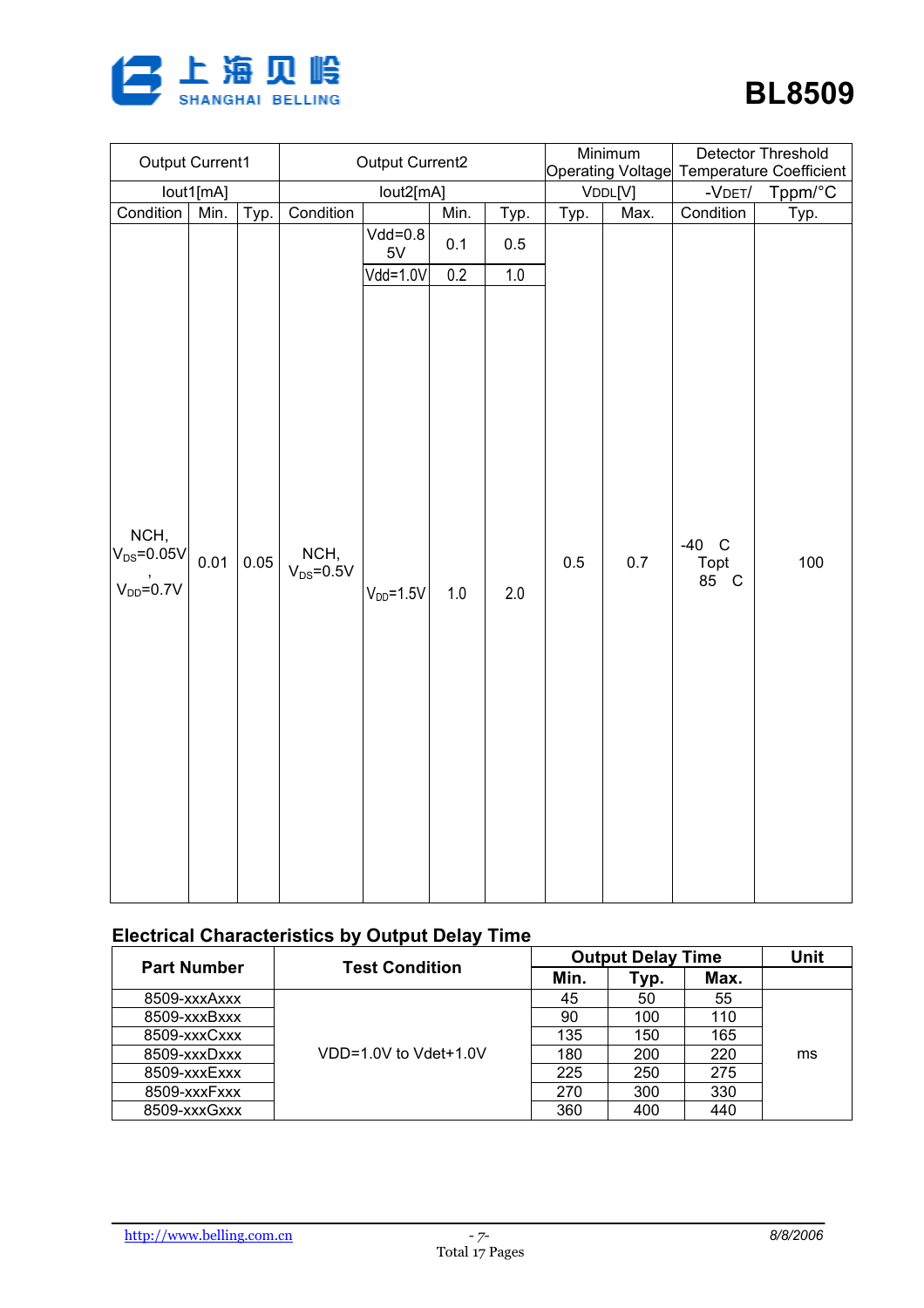

#### Function description:



 High precision low temperature co-efficiency reference voltage is applied to the negative input of a comparator. Input voltage, divided by resistor array of Ra and Rb, is applied to the positive input of the comparator. Output of the comparator passes a delay circuit and a series of buffer to drive the output CMOS pair.

VDET = VREF<sup>\*</sup>(1+Ra/Rb)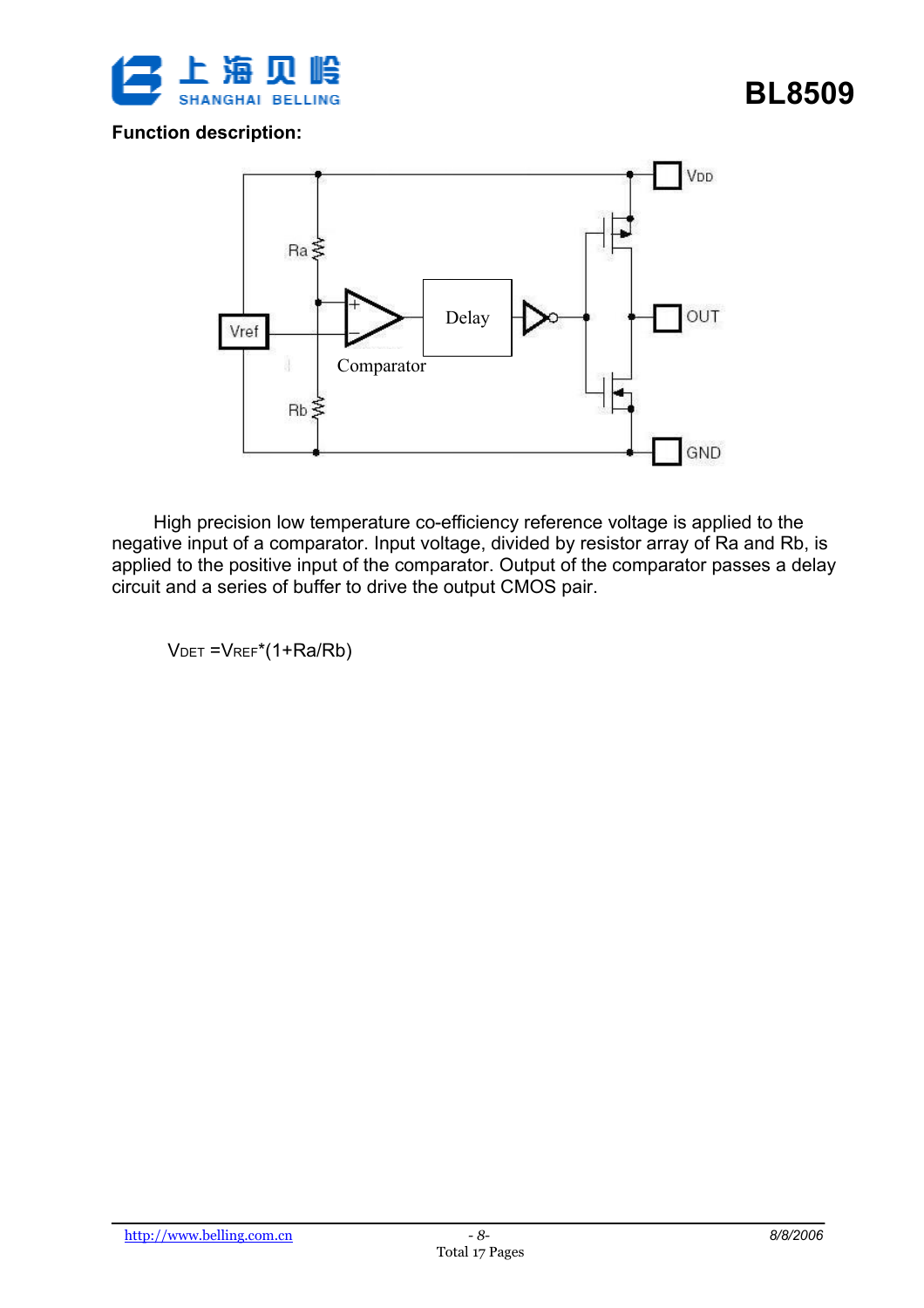



| No. | <b>Operation status</b>             | <b>Output status</b>                                 |
|-----|-------------------------------------|------------------------------------------------------|
|     | V <sub>DD</sub> >V <sub>det</sub>   | Output voltage is equal to the supply voltage        |
|     | VDD drops below Vdet                | Output voltage equals to GND level                   |
| Ш   | V <sub>DD</sub> drops further below | Output voltage is undefined                          |
|     | Vddl                                |                                                      |
| IV  | VDD rises above VDDL                | Output voltage equals to GND level                   |
|     | VDD rises above Vdet                | Output voltage equals to supply voltage after Tdelay |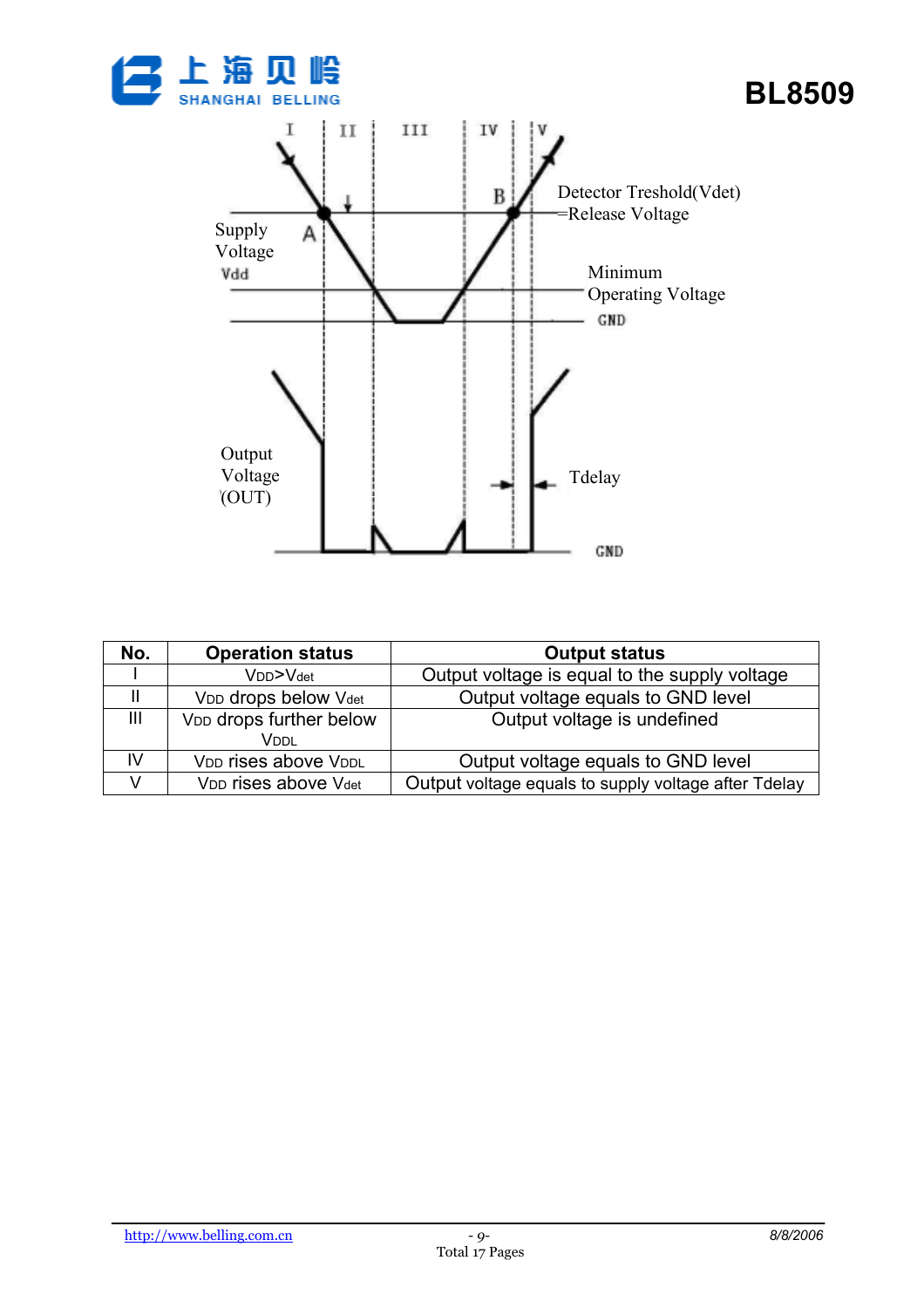

#### Test circuits



1 Supply current test circuit 2 Detector threshold test circuit



(3) NCH Drive Output Current Test Circuit (4) PCH Drive Output Current Test Circuit



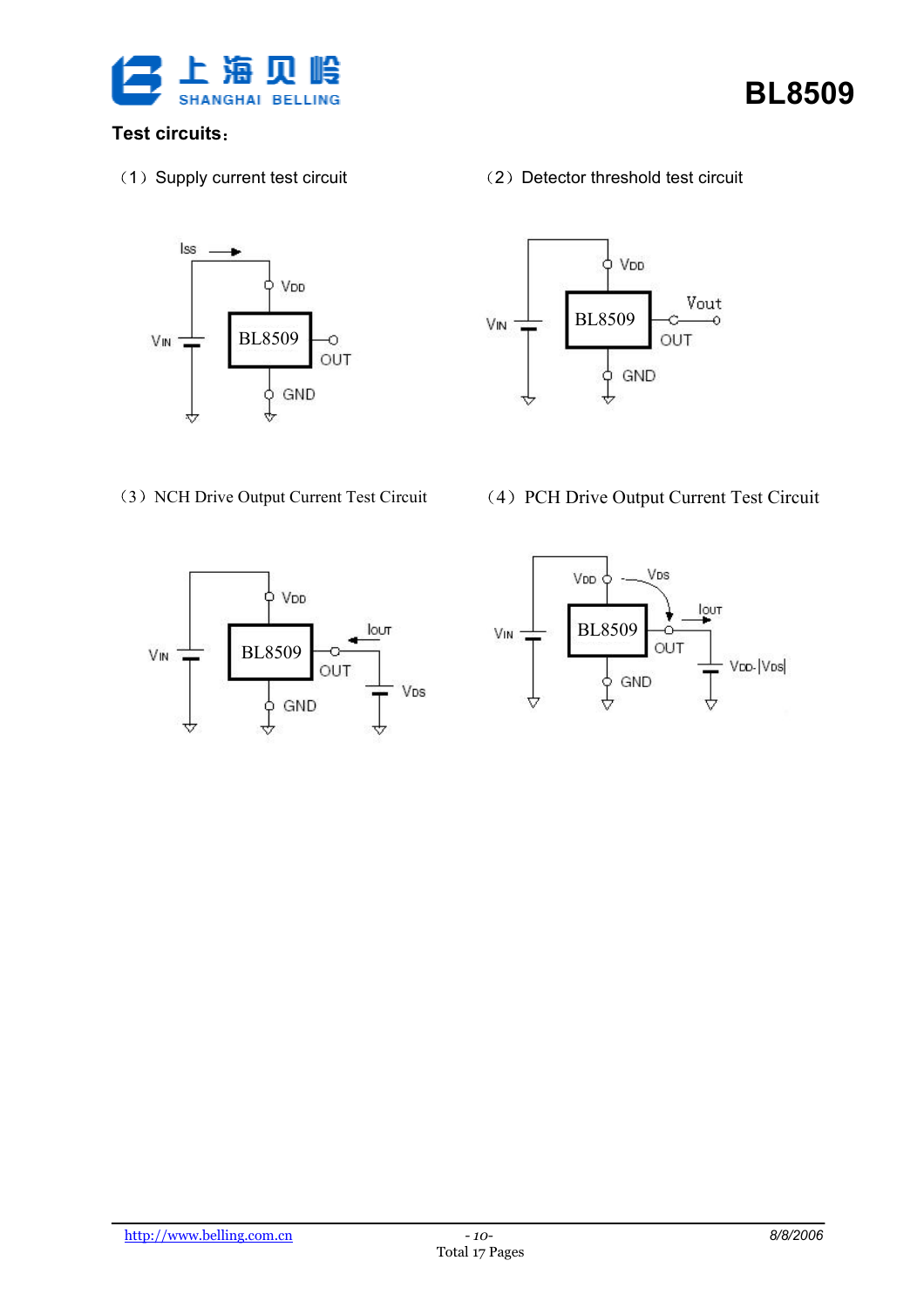

### Typical Performance Characteristics

1) Supply current VS. Input voltage



Detector threshold= 0.9V

Detector threshold=2.7V

BL8509







Detector threshold=3.0V



http://www.belling.com.cn 8/8/2006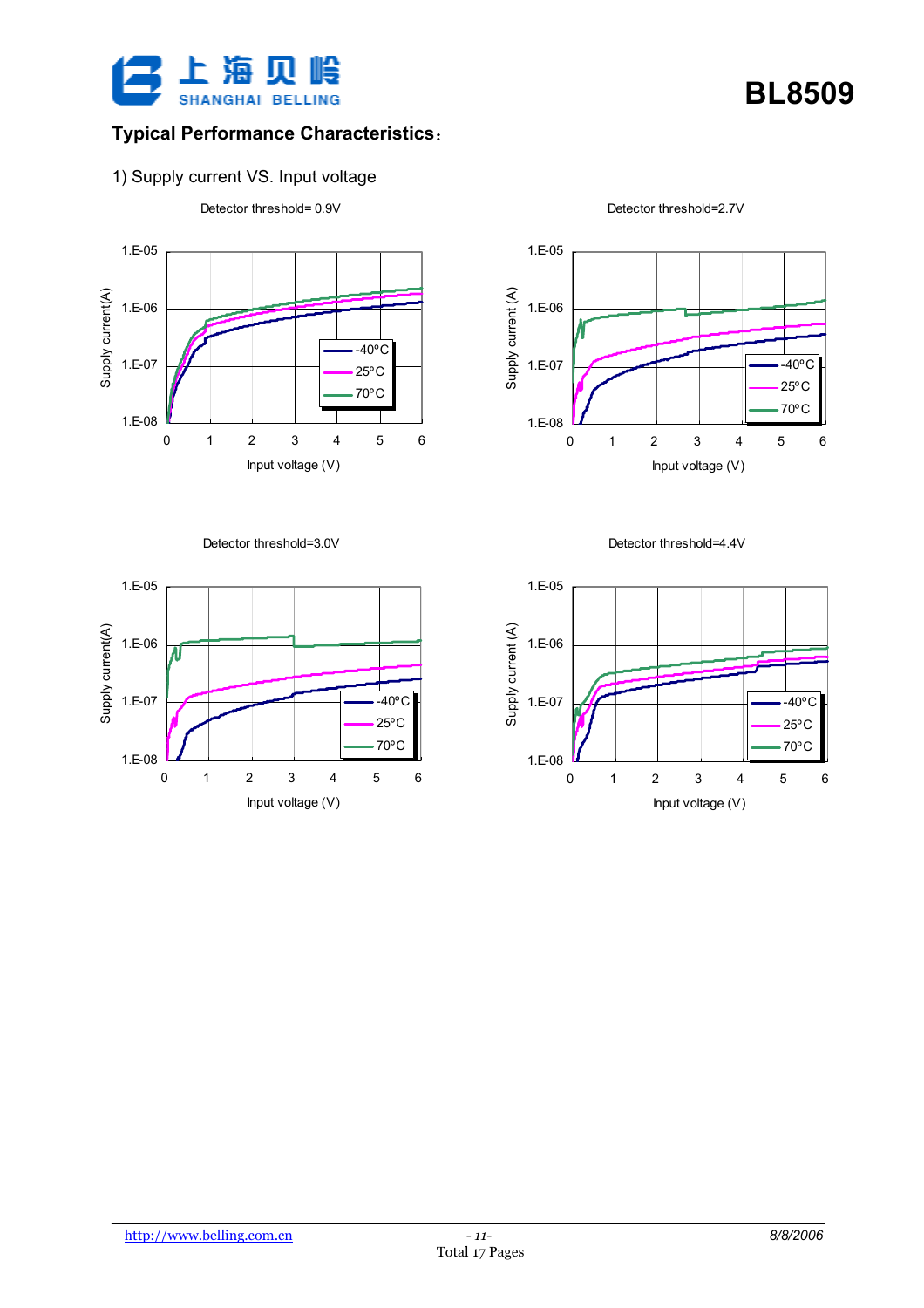

#### 2) Detector Threshold VS. Temperature



#### Detector threshold= 0.9V

Detector threshold=2.7V

BL8509



Detector threshold=3.0V



Detector threshold=4.4V

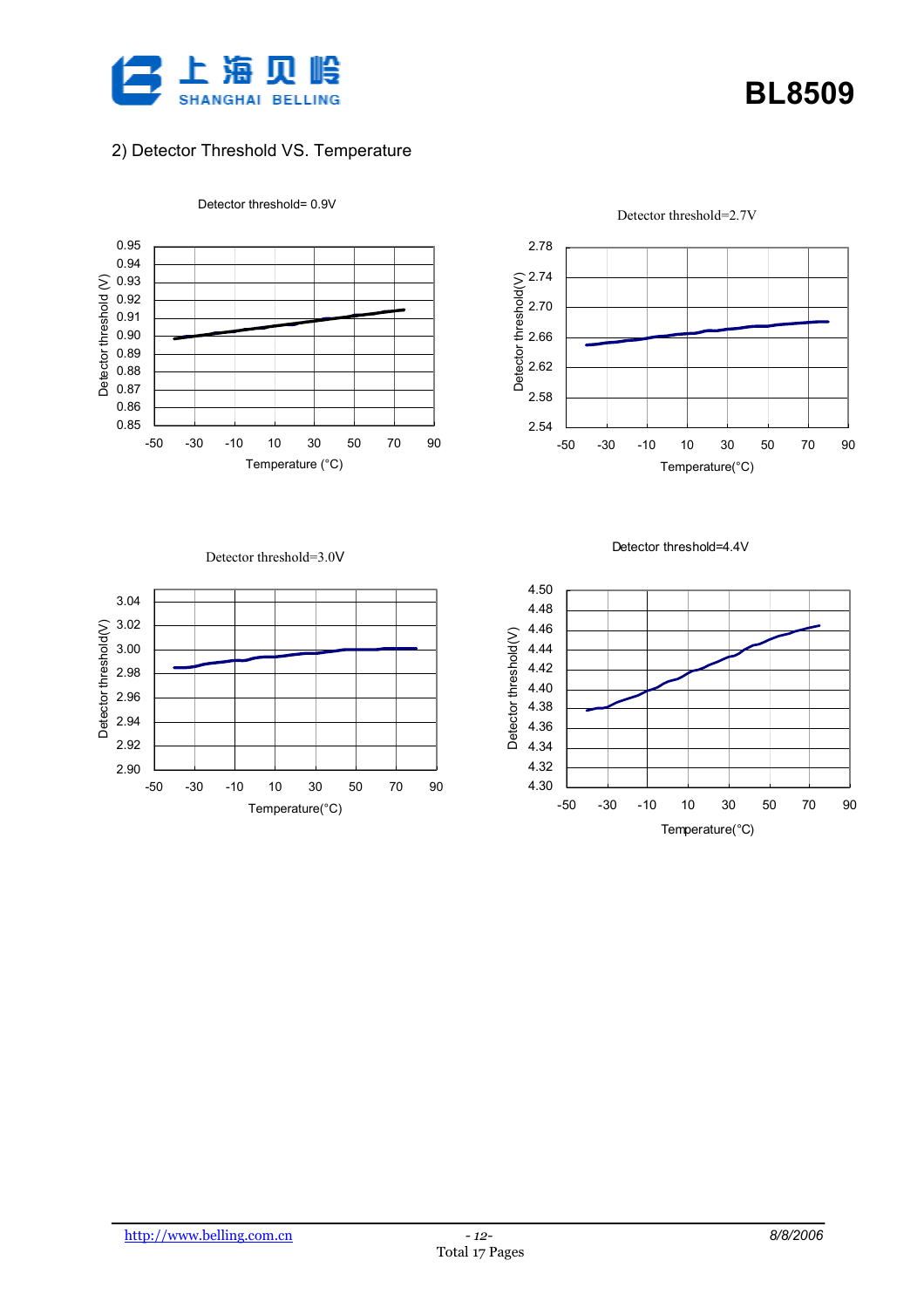

#### 3) Nch Driver Output Current VS. VDS

BL8509-090xxx

# BL8509





BL8509-270xxx

BL8509-300xxx



BL8509-440xxx

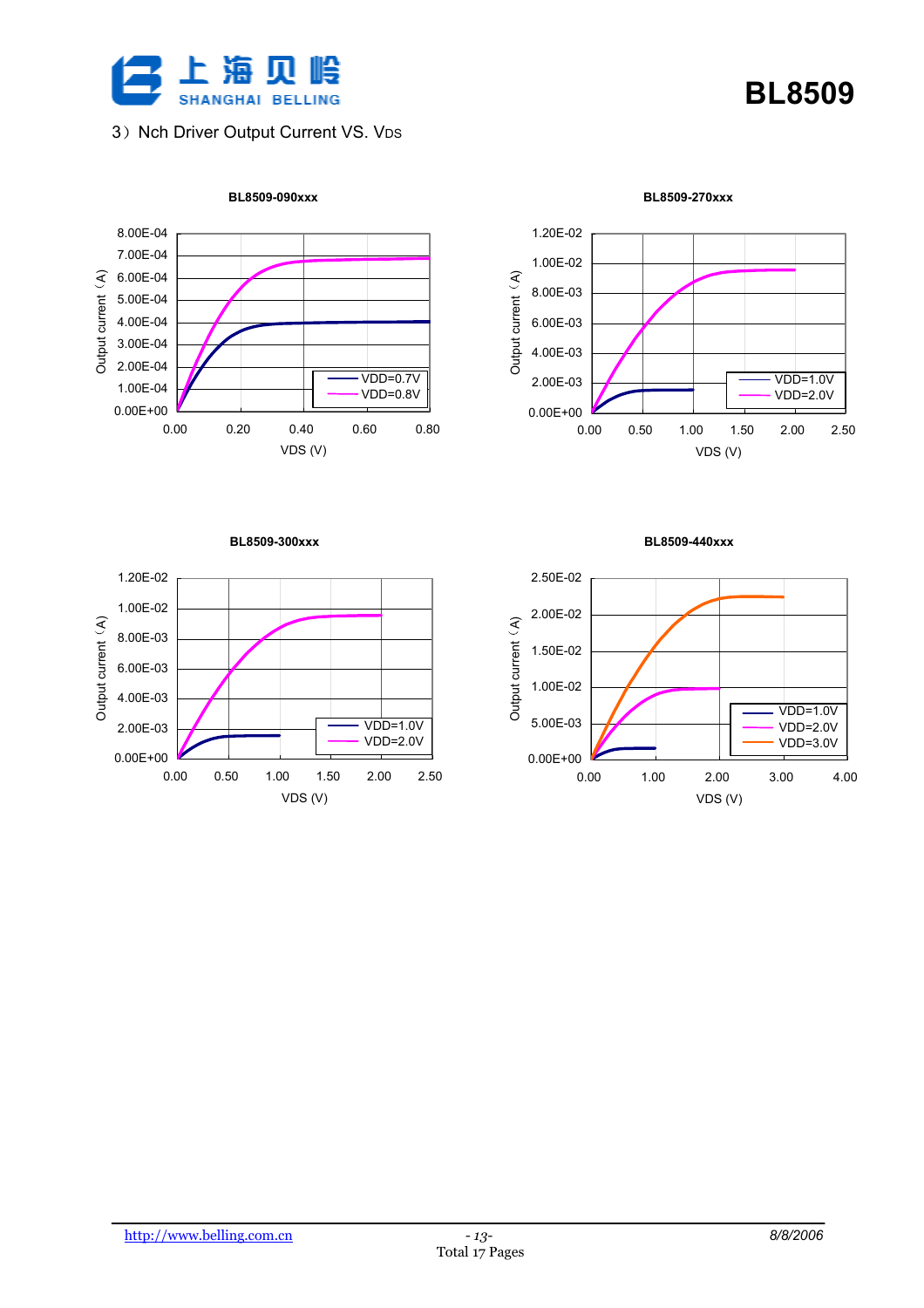

#### 4) NCH Driver Output Current vs. Input Voltage



Detector threshold=3.0V



#### 5 PCH Driver Output Current vs. Input Current









Detector threshold=2.7V

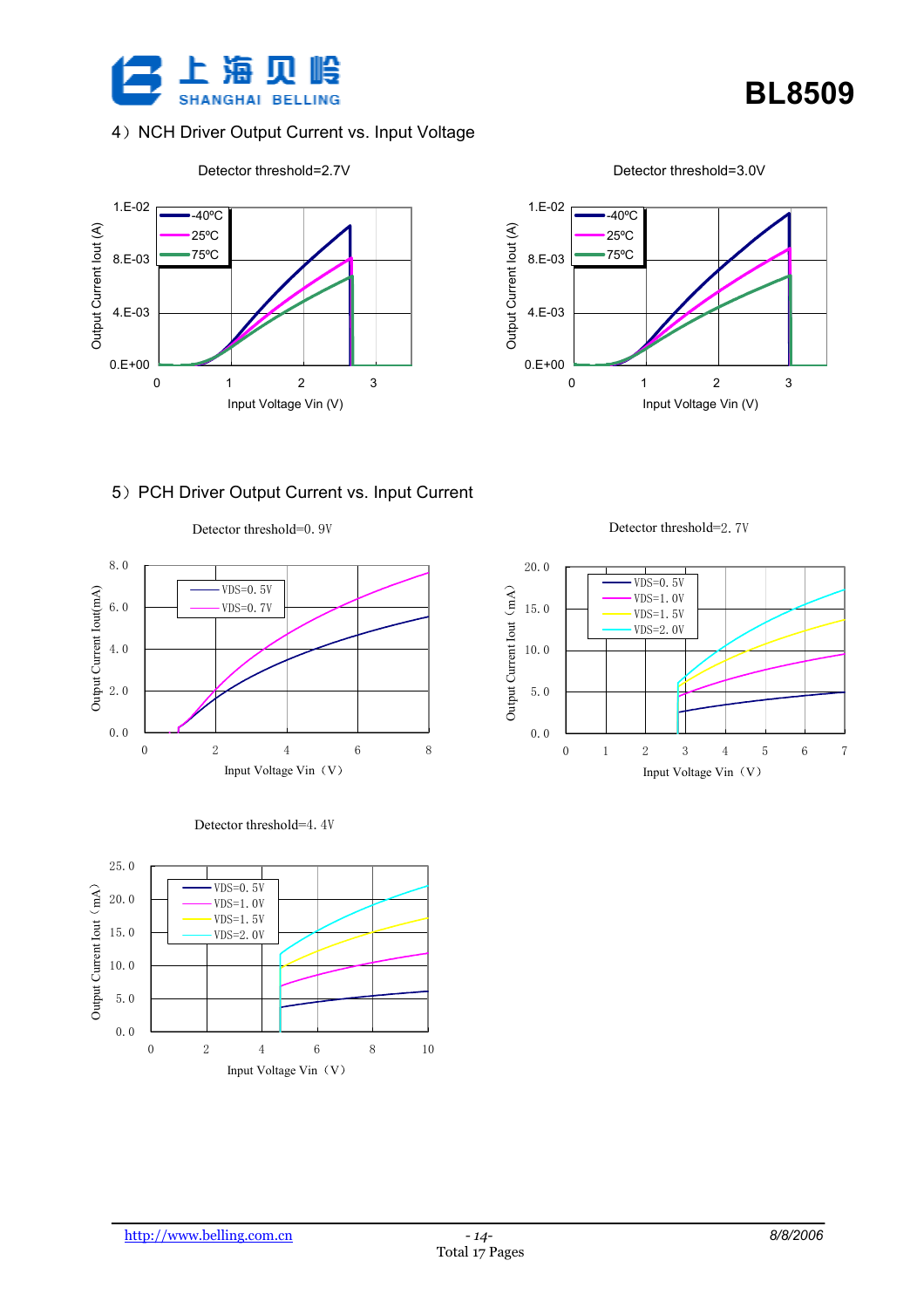

### Typical applications



Note:

- 1. R0 is unnecessary for CMOS output products.
- 2. The value of R0 need to be selected in different application, Typical value is 470k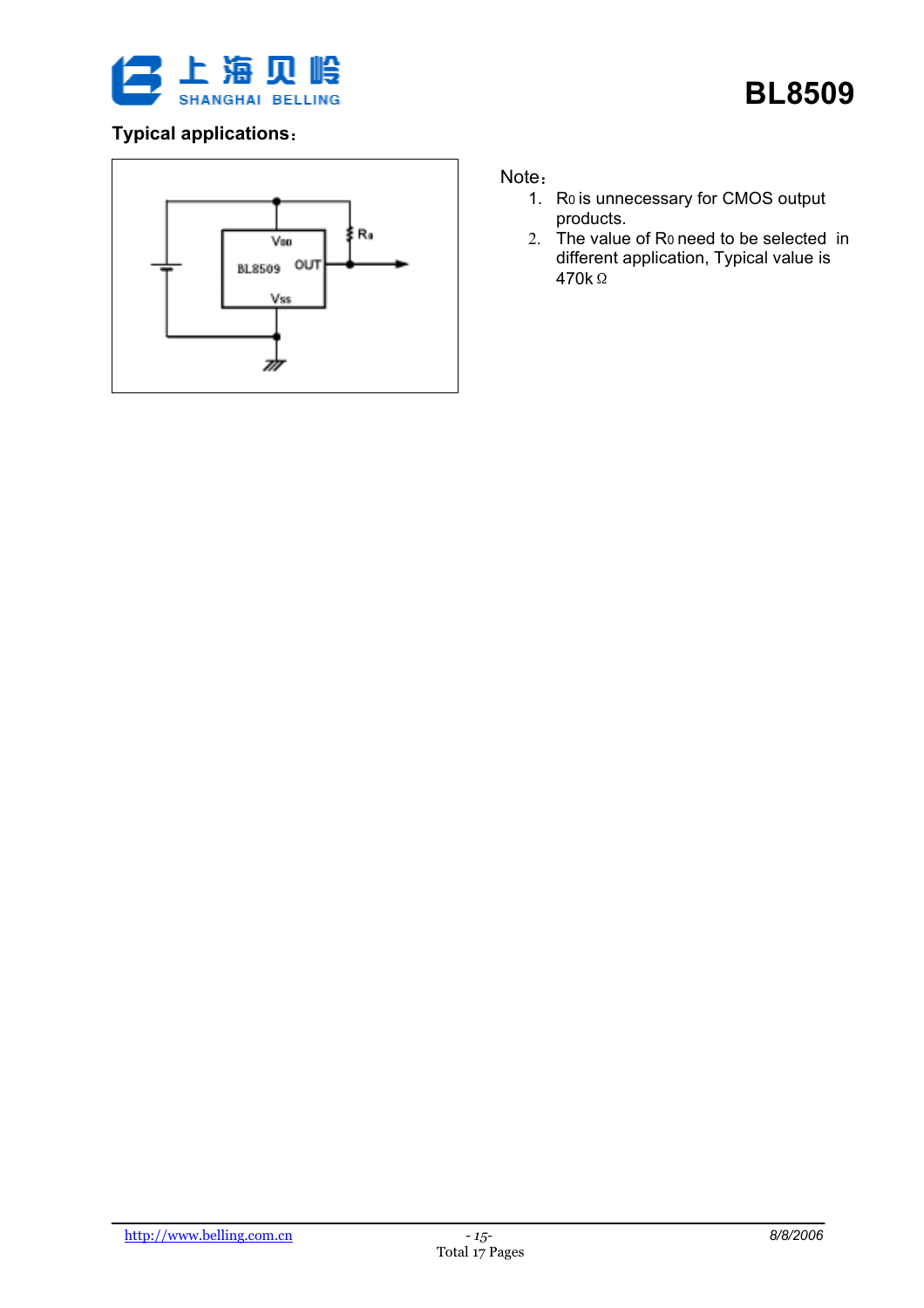

### Package Outline

#### SOT-23-3: